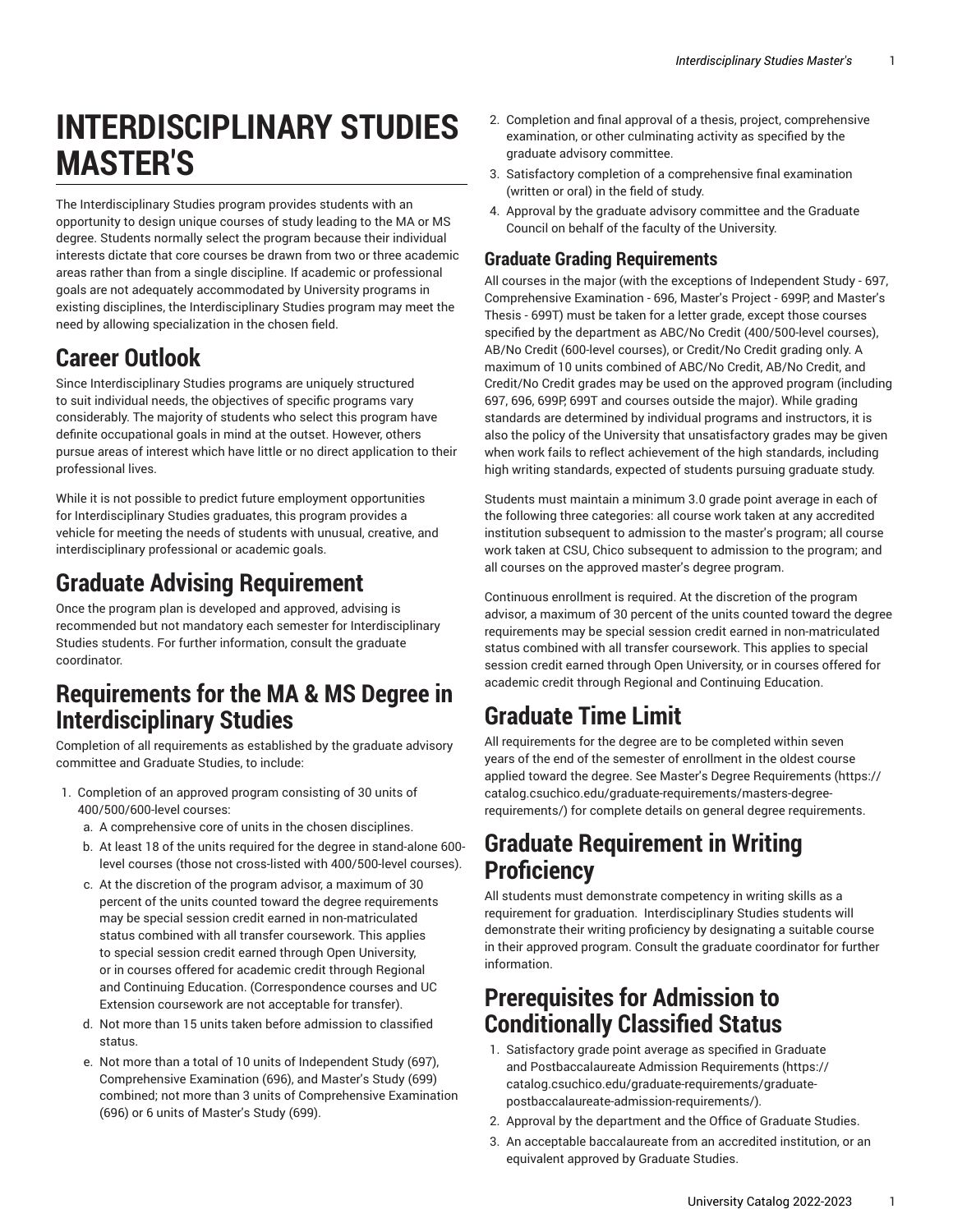- 4. Formation of the graduate advisory committee.
- 5. Development of an approved program, including a Justification Statement and description of the culminating activity, in consultation with the graduate coordinator and the graduate advisory committee.

### **Prerequisites for Admission to Classified Status**

In addition to any requirements listed above:

- 1. The completion of all prerequisites for courses included in the approved program.
- 2. A minimum Miller Analogies Test raw score of 50, or Graduate Record Examination test scores no lower than the 50th percentile, or an undergraduate grade point average of 3.0 for the last 60 units and 3.0 for any postbaccalaureate work.
- 3. The completion of the following discipline-specific requirements if pursuing a degree involving coursework in the areas of anthropology, art, business/management, computer engineering, computer science, economics, engineering, English, health and community services, history, or psychology.

#### **Anthropology**

Students using 12 or more units of anthropology in their program must:

- 1. Complete the Graduate Record Examination with an acceptable score prior to admission to classified status.
- 2. Pass a 1- to 3-part candidacy exam administered by the Department of Anthropology. This exam, depending on the student's program plan, will contain at least one of the anthropology candidacy exams and possibly all three, as is judged suitable by the student's advisory committee. Upon successful completion of the required competency exam(s), the student may be advanced to candidacy.

#### **Art**

Students using 6 or more units of art coursework in their program, or including "Art" in the title or content of the thesis, must have the prior approval of the Department of Art and Art History.

#### **Business/Management**

Students using 9 units or more of 600-level business coursework in their program must satisfy the same entrance requirements established for MBA applicants. These include an acceptable score on the Graduate Management Admission Test or Graduate Record Examination

#### **Computers/Computing**

Students using the term "computers" or "computing" as part of an Interdisciplinary Studies degree title must:

- 1. Complete at least 12 units of 400/500/600-level computer science and/or computer engineering courses, each with a grade of B- or higher, as part of their graduate work at California State University, Chico.
- 2. Include at least one computer science or computer engineering faculty member on the graduate advisory committee.
- 3. Have the program approved by the chair (or designee) of the Department of Computer Science.

#### **Computer Engineering**

Students using the term "computer engineering" as part of an Interdisciplinary Studies degree title must:

- 1. Include a minimum of 12 units of computer engineering courses in the program.
- 2. Have the program approved by the chair (or designee) of the Department of Electrical and Computer Engineering.

#### **Computer Science**

Students using the term "computer science" as part of an Interdisciplinary Studies degree title must:

- 1. Complete the following undergraduate computer science courses, each with a grade of C or higher:
	- a. CSCI 311 Algorithms and Data Structures
	- b. CSCI 430 Software Engineering
	- c. CSCI 440 Operating Systems
	- d. EECE 320 System Architecture and Performance
- 2. Complete at least one-half of the degree program in computer science coursework.
- 3. Include at least one computer science faculty member on the graduate advisory committee.
- 4. Have the program approved by the chair (or designee) of the Department of Computer Science.

#### **Economics**

Students using 9 units or more of economics coursework in the program may be required to:

- 1. Complete the Graduate Record Examination with an acceptable score on the verbal and quantitative portions; or
- 2. Achieve an acceptable score on the Graduate Record Examination subject test in economics; or
- 3. Complete the requirements for entrance into the MBA program at Chico State.

In addition, students wishing to use the word "economics" in the degree title must have the specific approval of the Department of Economics. Students wishing to obtain such approval should petition the economics department chair before their programs are designed.

#### **Engineering**

Students using the term "engineering" as part of the degree title must:

- 1. Include a minimum of 12 units of engineering coursework in the program.
- 2. Have the program approved by the engineering graduate coordinator and the chair of the appropriate engineering department.
- 3. Have a member of the engineering faculty serve on the graduate advisory committee.

#### **English**

Students planning to include 6 or more units of English coursework in an Interdisciplinary Studies degree program may be required to:

1. Submit a formal research paper, documented according to the latest MLA standards, to the graduate coordinator in English. This paper must come to the graduate coordinator via the instructor who assigned it, together with a written statement of the instructor's